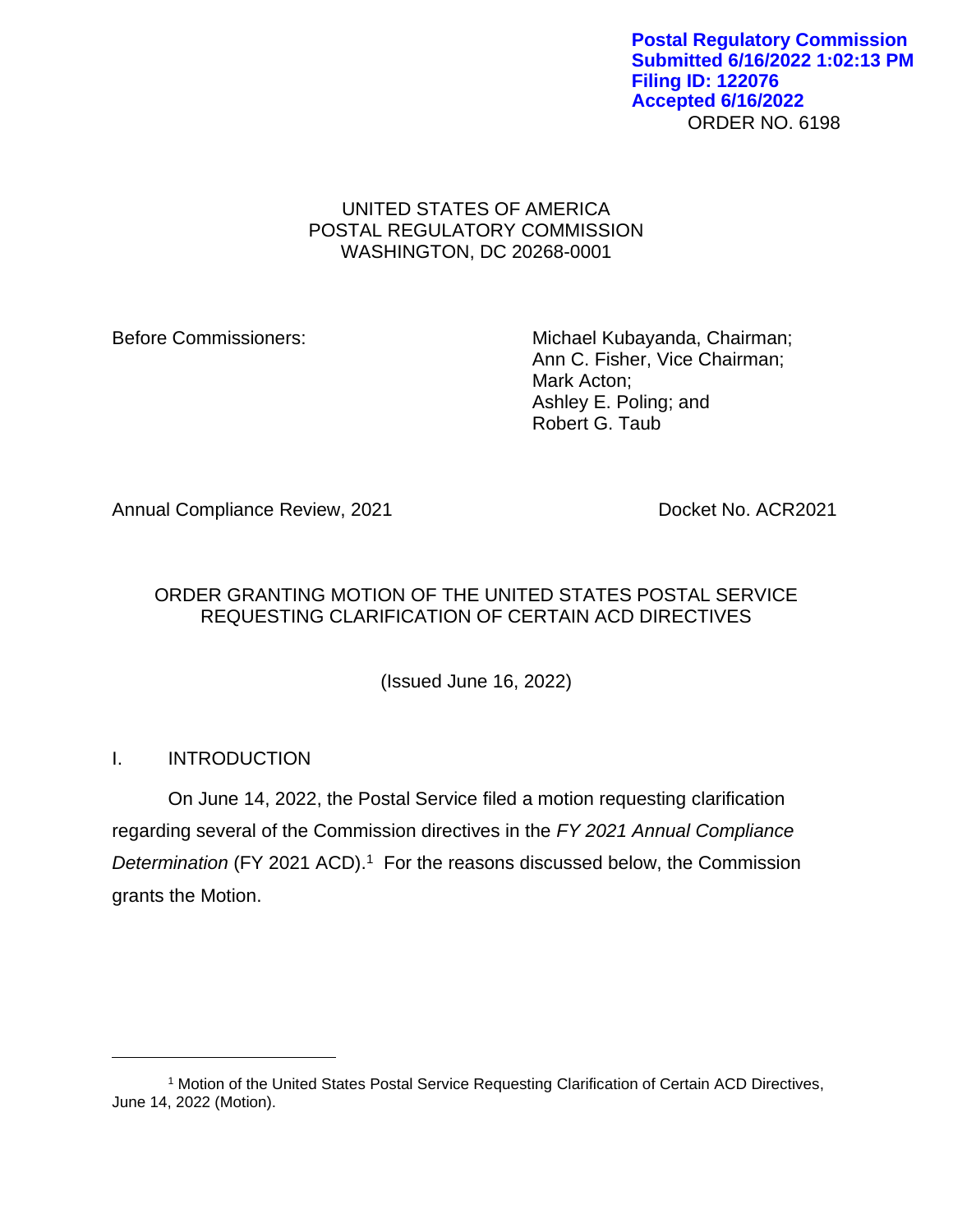#### II. PROCEDURAL HISTORY

On March 29, 2022, the Commission issued the FY 2021 ACD containing several findings, recommendations, and directives. $2$  One of these directives required the Postal Service, periodically over FY 2022, to provide for each geographic Postal Service Division an evaluation of "the efficacy of its FY 2022 initiatives to improve on-time service performance results for First-Class Mail," including "quantitative comparisons of the same period last year." FY 2021 ACD at 166. Another directive required the Postal Service to provide "[t]he performance for each national operating plan target (also referred to as the 24-Hour Clock national clearance goals), presented for the nation, each Area, and each District" in a manner that would "allow comparability to prior fiscal years." *Id.* at 167. The Commission permitted the Postal Service to "file a motion for clarification in Docket No. ACR2021," should it prove necessary. *Id.* at 165.

The first report containing this information must be provided by June 27, 2022, and an updated report is due December 29, 2022. *Id.* at 166-167. On June 14, 2022, the Postal Service filed its Motion in which it requested that the Commission allow it to provide the requested comparative information under its current geographic organizational structure. Motion at 6.

Initially, the Postal Service explains that, beginning in late FY 2020 and continuing into FY 2021, it implemented a new organizational structure. *See id.* at 2. During this reorganization, the Postal Service divided its new Retail and Delivery Operations unit into 4 Areas and 50 Districts (rather than the previous 7 Areas and 67 Districts), and its new Logistics and Processing Operations unit into 2 Regions and 13 Divisions (rather than the previous 12 Divisions). *See id.* Specific to the Logistics and Processing Operations unit, the Postal Service explains that, while the 12-Division structure was in place during the first half of FY 2021, data for the 13-Division structure became available in the second half of that year. *Id.* at 2, 4.

<sup>2</sup> *See, e.g.*, *Annual Compliance Determination*, March 29, 2022, at Appendix A.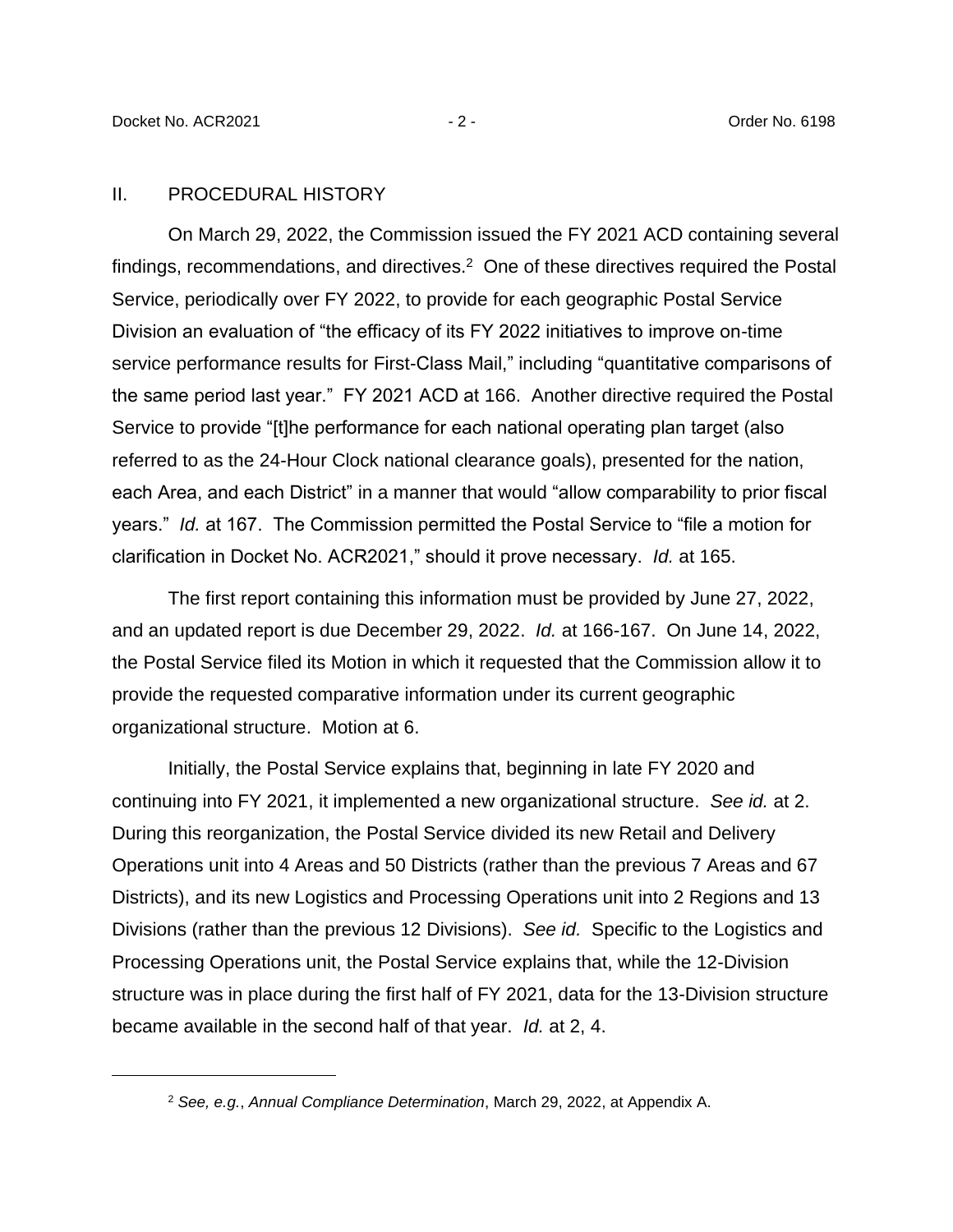Regarding the Division improvement initiatives, the Postal Service asserts that "[t]o provide accurate data to compare the on-time service performance results for First-Class Mail for Quarters 1 and 2 of FY 2021 to Quarters 1 and 2 of FY 2022, the data would need to reflect the same divisional structure." *Id.* at 3. However, the Postal Service explains that converting the current data to the legacy 12-Division structure would be burdensome and "will not serve the Commission's purpose of evaluating the efficacy of the Postal Service's FY 2022 initiatives," as these initiatives are based on a 13-Division structure. *Id.* The Postal Service therefore proposes to provide comparisons for the service performance results for First-Class Mail for Quarters 1 and 2 of FY 2022 with data from Quarters 3 and 4 of FY 2021, which are already available based on the Postal Service's current 13-Division structure. *Id.* at 4.

In terms of the Commission directive regarding 24-hour national clearance goals, the Postal Service explains that:

> As part of the Postal Service' reorganization, in FY 2021 the Postal Service made three fundamental changes to its operations that impact the ability to respond to this directive: (1) the National Operating Plan (24-Hour Clock) was replaced by 'Site-Specific Operating Plans' (SSOP), (2) the way overall performance is calculated changed, and (3) performance is no longer assessed by Area and District but by Region and Division.

*Id.* at 4-5 (citation omitted). Because of these changes, the Postal Service asserts that, even if it could map the current data onto the legacy organizational structure, "the results would still not allow for comparability to prior fiscal years because of the change in the way overall performance is calculated" and would provide data that "no longer has utility." *Id.* at 6. The Postal Service therefore requests that it be allowed to report its current SSOP performance under the existing Region and Division-structure. *Id.*

### III. COMMISSION DETERMINATION

The Commission acknowledges that the Postal Service's explanations appear reasonable on their face. Moreover, after reviewing the Postal Service's data and